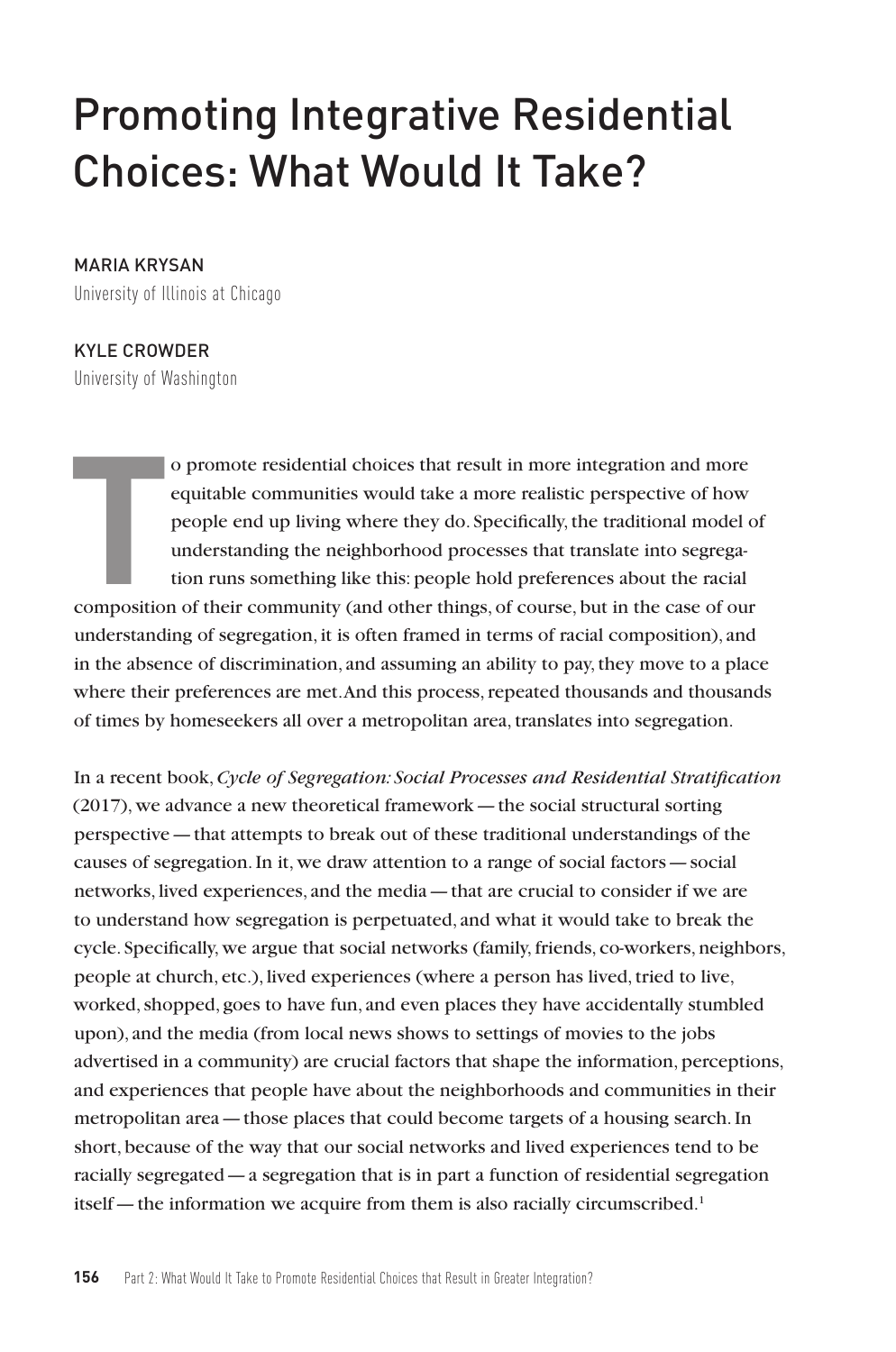In our book, we use the lens of how people actually end up living where they do, to highlight the ways that economics, discrimination, and preferences work independently and in conjunction with these social processes to create a cycle of segregation. To disrupt that cycle, we suggest, requires interventions that extend beyond simply improving racial attitudes, increasing economic resources, and eliminating housing discrimination. To be sure, all of these things must happen, given the way in which decades of baked-in segregation has set in motion a self-perpetuating system of segregation; but because of the underappreciated role of more complex social factors, these efforts to address discrimination, economic disparities, and racial bias are necessary, but not sufficient.

The social structural sorting perspective draws attention to how social factors like social networks, lived experiences, and the media operate both independently and in conjunction with discrimination, economics, and racial residential preferences to create a system of self-perpetuating segregation in our nation's cities.2 In this chapter, due to space constraints, we focus only on the example of racial residential preferences to illustrate how these factors can shape residential choices, often in a way that perpetuates segregation. After reviewing what we know from surveys about racial residential preferences, we apply our social structural sorting perspective to highlight a puzzle about those preferences, and in so doing, draw attention to specific features of the residential choice process that often results in segregation. We then turn the question on its head and ask specifically: what kinds of policies and programs could be undertaken to shape these processes in a way that promotes integration instead?

## **WHAT PUZZLES EMERGE WHEN WE ASK PEOPLE WHAT THEY WANT IN TERMS OF A NEIGHBORHOOD'S RACIAL COMPOSITION?**

If one were to take seriously and at face value what survey data tell us about people's racial residential preferences, we face some puzzles. For example, the city of Detroit has been—and remains—one of the most segregated metropolitan areas in the nation. And in the past forty years, it has barely moved the needle in terms of reducing this segregation. But data from surveys of Detroit area residents' racial residential preferences conducted in 1976, 1992, and 2004, show substantial changes in those attitudes.3 Specifically, these surveys included an innovative (at the time) way to gauge how people felt about living with people of a different racial background.<sup>4</sup> Survey respondents were presented with cards portraying 15 homes, which were shaded to indicate different percentages of black and white residents. Respondents were asked to indicate which neighborhoods they found most attractive, which ones they would consider moving into, and which they would contemplate moving out of. Based on these data, for white respondents, there has been a very clear trend towards reporting increasing openness to living with African American neighbors. Between 1976 and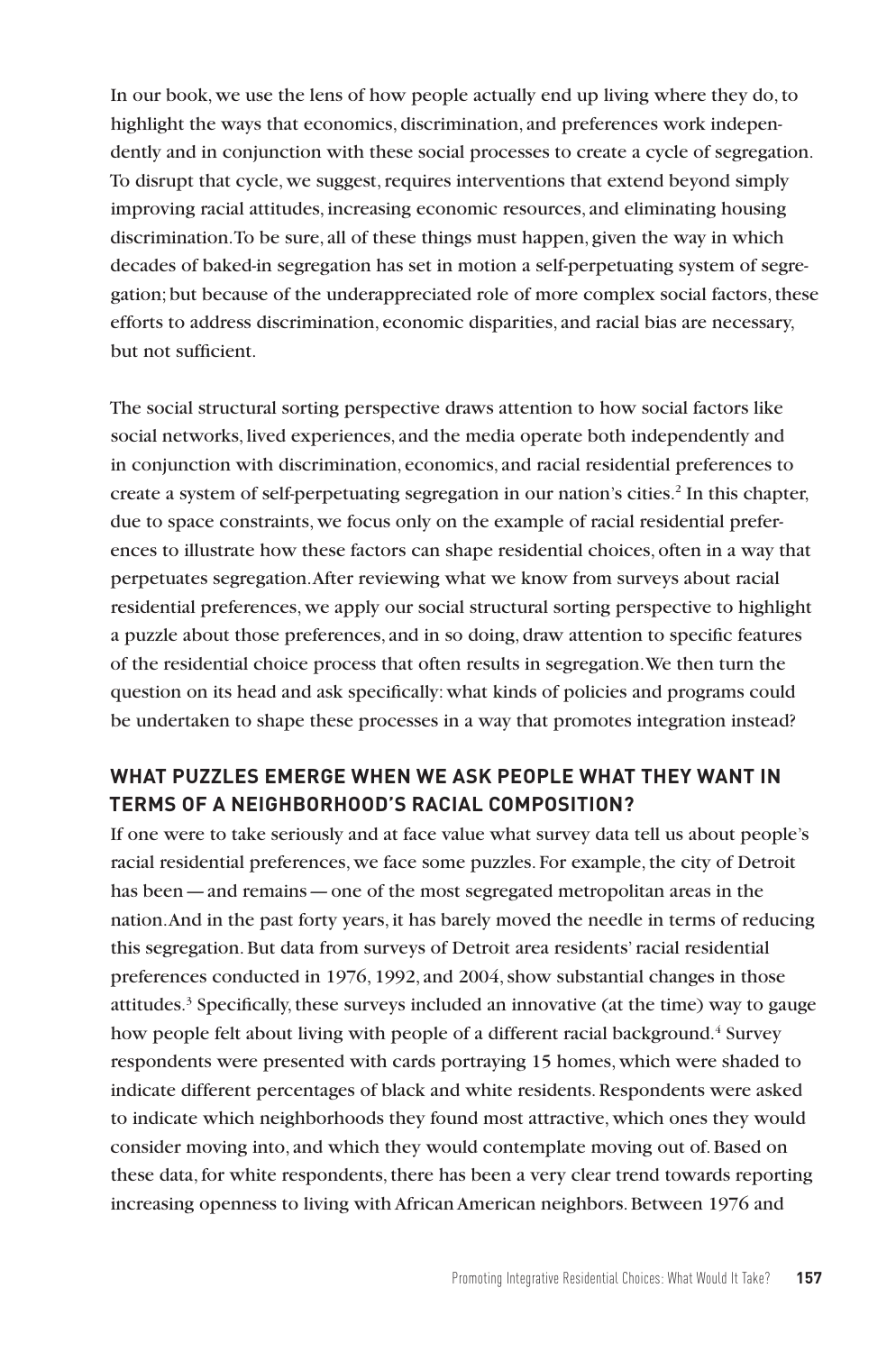2004, the percentage of white Detroiters who reported being comfortable living in a neighborhood that was 20 percent black grew from 58 percent to 83 percent.

For their part, African American Detroiters have always been far more open to living with whites in their neighborhood than whites have been to living with African Americans.5 Although there is evidence of a slight shift over time towards preferences for neighborhoods with somewhat higher percentages of African Americans, the vast majority of Detroit-area African Americans have consistently been open to living in neighborhoods with a wide range of racial compositions: only all-white and all-black neighborhoods have faced much objection.6

Social psychologists and survey methodologists, including ourselves, would be quick to point out that we ought not to take literally the preferences reported by survey respondents in the context of hypothetical decisions about hypothetical neighborhoods. For example, although the trend data point in the direction of whites being increasingly open to living in neighborhoods with higher percentages of African Americans, we should not assume this openness will translate into residential choices that exactly match those preferences.

Indeed, a study in Chicago—also a heavily segregated metropolitan area—calls into question the idea that hypothetical preferences will directly translate into housing choices that match them. In this 2004 study, Chicago-area residents were asked to create their ideal (hypothetical) neighborhood racial composition. Whites, blacks, and Latinos all drew very diverse neighborhoods and their ideal neighborhoods were far more racially diverse than the neighborhoods in which they actually lived.<sup>7</sup> What was innovative in this study is that the researchers *also* asked respondents to identify areas where they had searched for housing in the past ten years. The researchers could then compare the racial composition of the areas that were 'searched' to the 'ideal' neighborhood racial composition and, also, to the racial composition of the neighborhood in which the respondent currently lived. These comparisons revealed a mismatch for whites: in comparison to their hypothetically ideal neighborhood, the communities in which whites actually searched for housing had substantially higher percentages of white residents. For their part, African American and Latino residents searched in places that matched fairly well their ideal hypothetical neighborhood, but when it came to where they actually lived, there was also a mismatch: African Americans and Latinos lived in neighborhoods with substantially greater percentages of their own racial group compared to where they wanted *and* where they actually searched. In other words, at two quite different stages in the housing search process for whites as compared to African Americans and Latinos, the translation of preferences into outcomes falls apart.<sup>8</sup>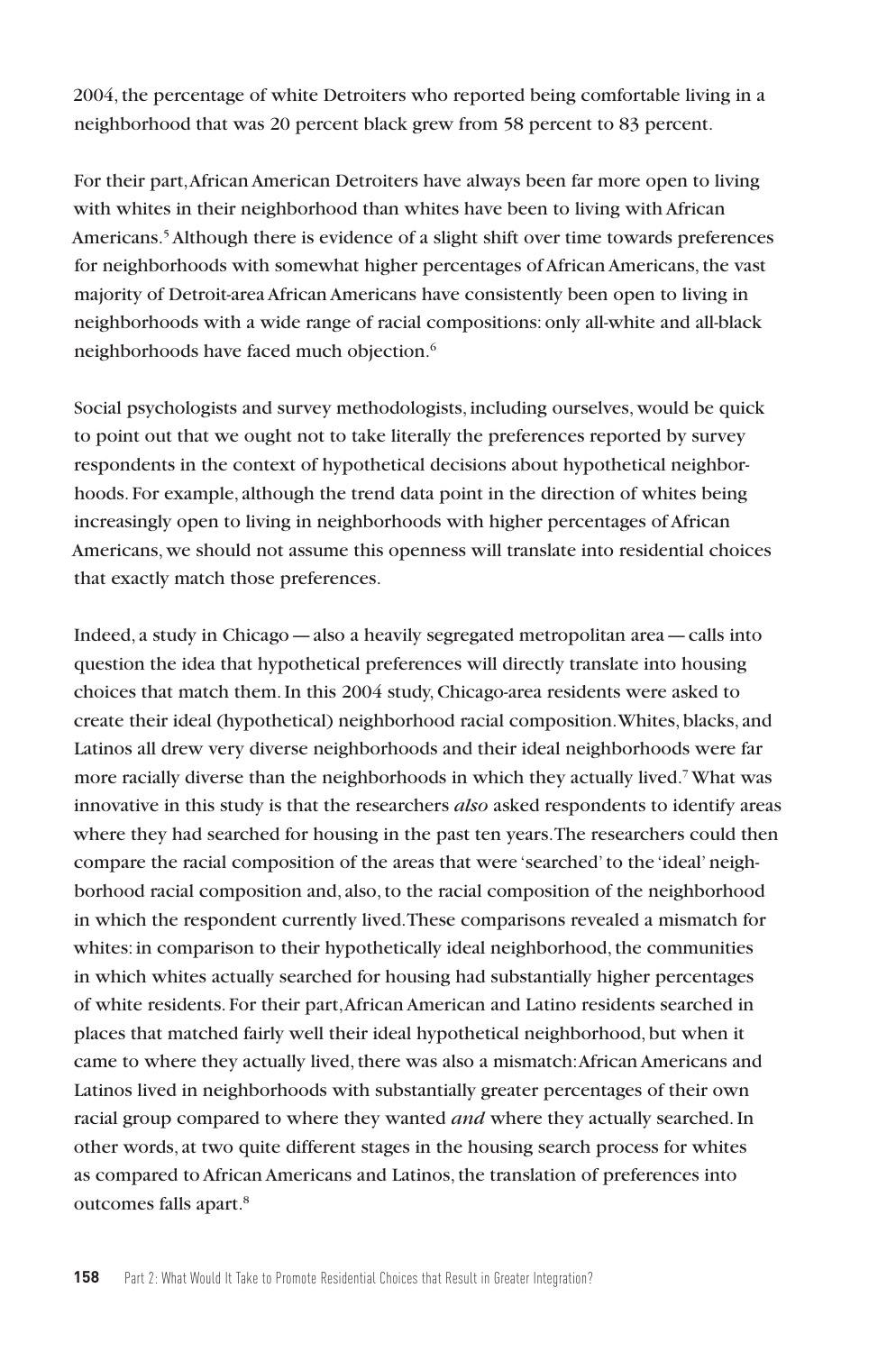These puzzles—substantially greater reported openness among whites for living with African Americans; the mismatches between those attitudes and actual search behaviors; and an inability among Latinos and African Americans to translate searching in diverse neighborhoods into moving into those same neighborhoods—raise important questions about how racial composition preferences actually play out in real housing searches and how, ultimately, they shape residential outcomes.

The social structural sorting perspective can be used to begin to solve these puzzles, because it draws attention to features of housing searches and insights into how racial residential preferences operate.<sup>9</sup> Consequently, it sheds light on how these searches ultimately perpetuate segregation. Using this framework as a tool for unpacking residential mobility processes points out ways to intervene in housing search processes that will help searchers translate their hypothetical preferences for diversity into moves that foster integration rather than perpetuate segregation. We explore this idea in the rest of the chapter, focusing on how racial residential preferences are intertwined with, and shaped by, social networks, lived experiences, and the media.<sup>10</sup> We suggest that efforts that break people out of the racialized nature of the housing information process—to move beyond their customary social networks, lived experiences, and what are often heavily racialized media portrayals of communities—can ultimately disrupt the residential processes that currently perpetuate racial residential segregation.

## **WHAT WOULD IT TAKE TO ENCOURAGE MOVES THAT PROMOTE INTEGRATION?**

The following sections describe three ways in which we might alter the perceptions and realities governing housing searches so as to promote integrative moves: we must erase people's racial blind spots, interrupt the perception that racial composition is correlated with other desirable or undesirable neighborhood characteristics (e.g., school quality, crime rate), and interrupt the reality of such correlations where they in fact exist.

## **Erase People's Racial Blind Spots**

To achieve one's preferences with regard to housing options, one must know about places that will fit those preferences. Traditional models of segregation are built on the assumption—implicit if not always explicit—that all homeseekers have full and complete information about all possible options and thus are aware of all of the communities that would match their preferences. On the face of it, this assumption is unlikely to be accurate. Research shows that not only do people lack complete knowledge, but also that the knowledge people have is racially circumscribed.<sup>11</sup> People, in general, are more aware of communities in which their own group predominates. Interestingly, whites also seem to know less than other racial/ethnic groups about racially diverse communities — even those where whites are the majority.<sup>12</sup>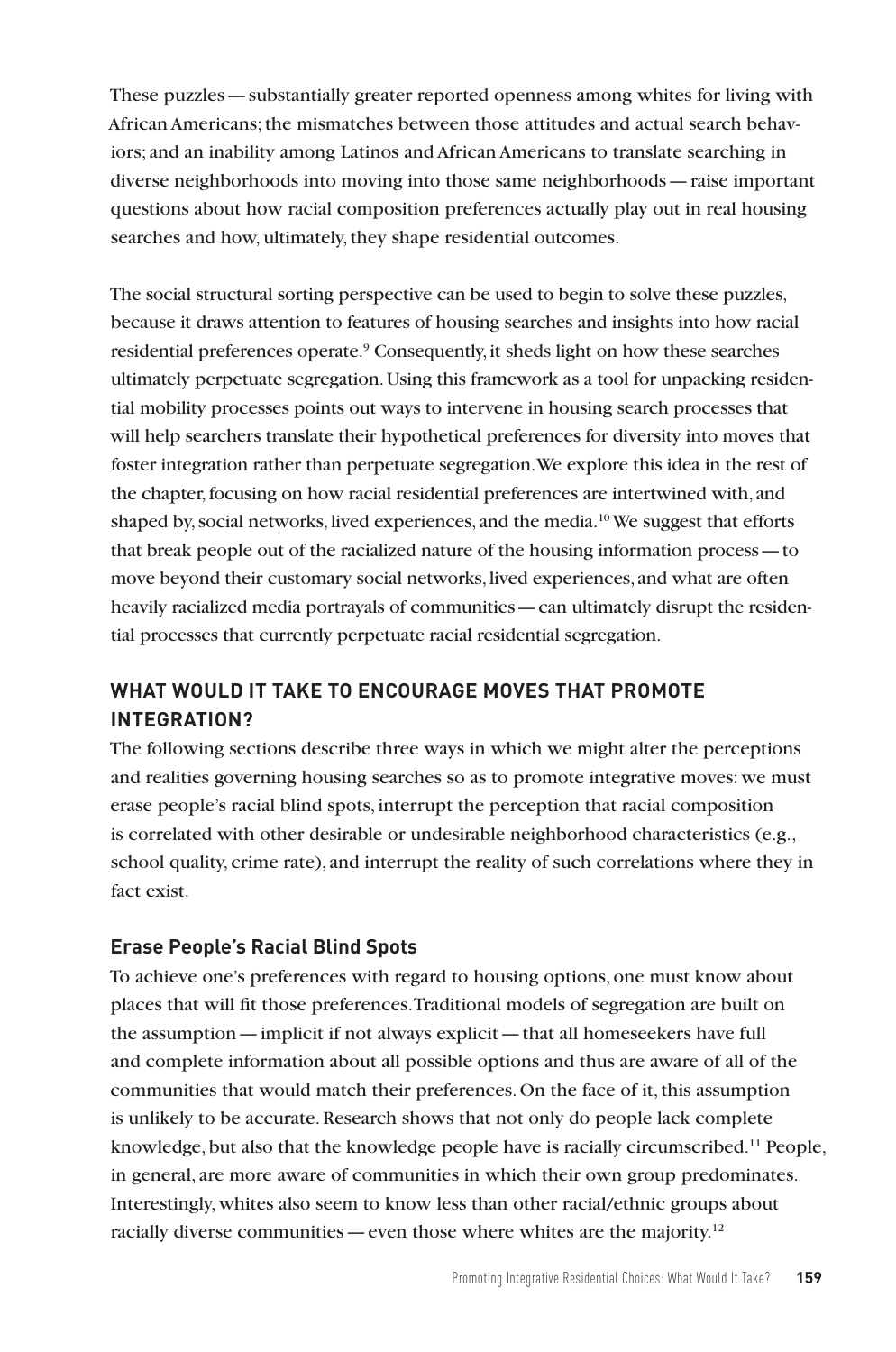Given these racial blind spots, segregation may be driven, to an under-appreciated extent, by differences in familiarity with particular neighborhoods. Thus, one way to promote integrative residential choices is to recognize these racial blind spots and make efforts to erase them. Because perceptions of communities and the preferences they shape are influenced to an important extent by the information available through media (broadly construed), community leaders interested in supporting integration should consider education, public relations, and media campaigns that push back against the images people have or are receiving through other sources about either the existence, or features, of diverse communities. Communities that are diverse, or diversifying, either by design or by circumstance,<sup>13</sup> provide some good ideas for how to do this. One example is Oak Park, Illinois, which has been intentional about promoting integration for decades.<sup>14</sup> Oak Park, particularly in its earlier efforts, advertised its community's charms outside of its borders with the goal of putting Oak Park on the radar screen of potential residents. These ads were placed both in metro-wide (*Chicago Magazine*) and national (*New Yorker*) outlets. Michael Maly describes how three communities (Uptown in Chicago; Jackson Heights, New York; and San Antonio-Fruitvale in Oakland, California) engaged in similar activities to affirmatively market their integrated communities by embracing diversity as an asset and "attempt[ing] to brand the area as diverse" with the goal "to sell the diversity and integration as community strengths rather than as risks."15 These concerted marketing and media campaigns can be used to raise awareness—and erase blind spots—about certain communities so that searchers will include them in their househunting.

Communities that are predominantly white need to engage in a different sort of effort. Given that such communities can suffer among people of color from a reputation of being unwelcoming, there are two kinds of needs. First, the community must be put on the radar screens of people of all races/ethnicities. Second, the communities must create outreach efforts that overcome perceptions of anticipated discrimination. Since integration can be stable only if there is demand from all races and ethnicities, efforts to influence the kind of information available about communities, and to add to (and perhaps counter) what is learned through lived experiences and social networks, would put and keep these places in the set of communities or neighborhoods in which people will consider living.

#### **Intervene in How People Develop Perceptions of Places**

One of the core tenets of the social structural sorting perspective is that we need to understand that people's perceptions and knowledge of communities and neighborhoods are socially constructed.<sup>16</sup> These perceptions are the outcome of social processes that impact whom we talk to, whom we get information from, and what places we have exposure to because of how our social lives are structured. The core point is that not only are there differences in the places we know about, but what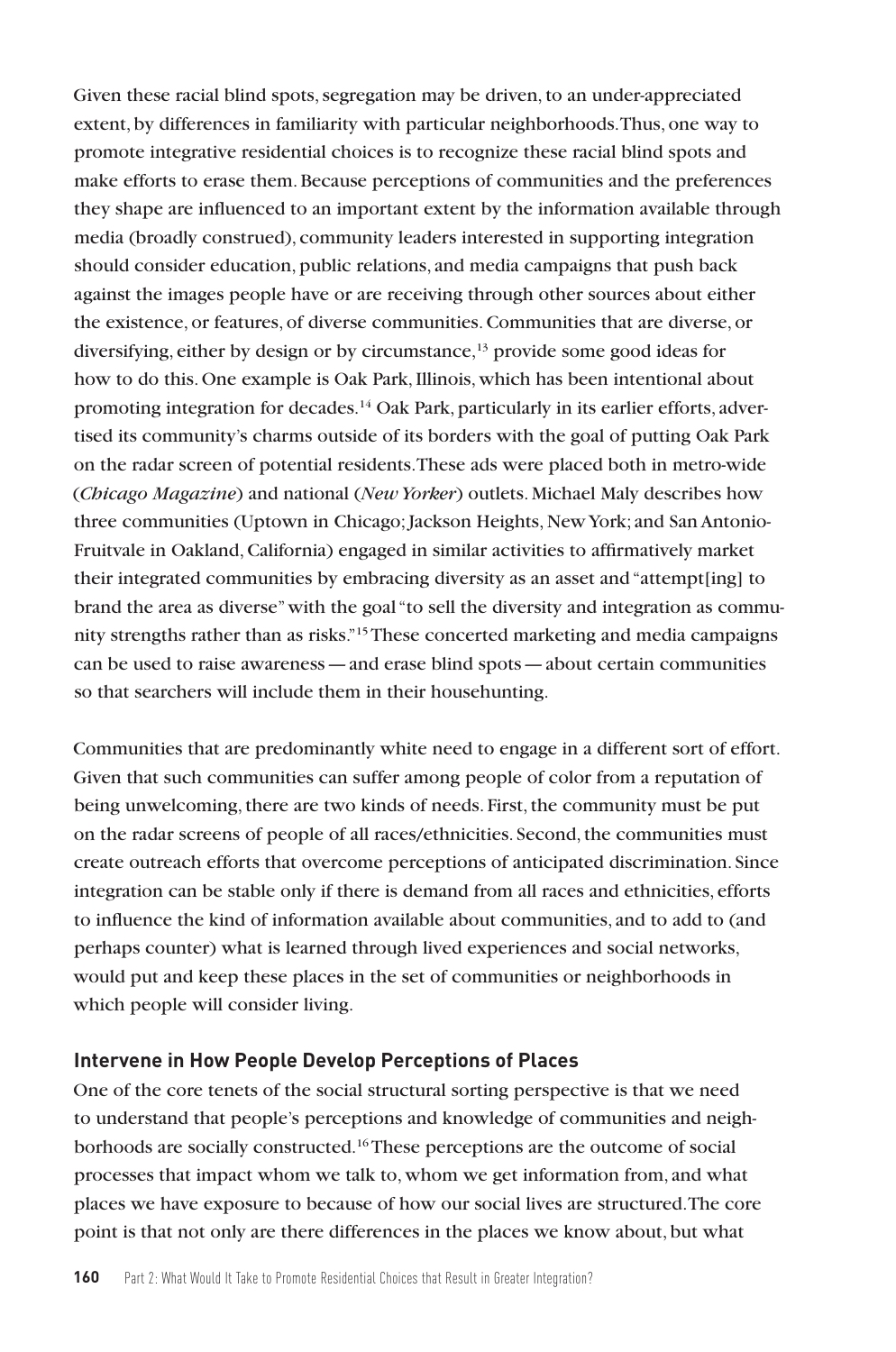(we think) we know about those places is also the outcome of a social process that is structured importantly by race.

One of the people we interviewed for our book, Aaron, was a young white man who owned a home in the Chicago suburbs.17 We spent a lot of time in our interview asking him to describe the characteristics of places throughout the metropolitan area. After finding out what places were part of his 'routine' (where he has lived, gone to school, worked, played, etc.), we also branched out into conversations about places that he may not have actually been to. Sometimes we asked him to 'just guess' about the features of those places—what kind of schools were there? What kind of shopping? What kind of people lived there? How safe was it? How much did homes probably cost? Towards the end of this free-flowing conversation, we asked him where he gets his information about communities. His pithy response captures the essence of our argument about how social factors shape community perceptions—and these community perceptions, of course, factor heavily into whether people will consider living in them. Aaron explained,

> From what I see. Mostly the news. My friends. I don't know. I don't write it down, where I get it from. It just kind of compiles in this big ol' noggin right here [*pointing to his head*].

In other words, lived experiences, social networks, and the media shape his perceptions and they do so in an amorphous, subconscious manner. The information is absorbed and acquired through daily living.

Take the case of social networks. We can imagine a number of ways that social networks shape our perceptions of neighborhoods and communities. When we visit friends and family, we are exposed to the places they live. When people are talking around the "water cooler" at work, we learn about the places they live or where they went over the weekend. But there are also indirect ways that people develop perceptions of places through assumptions they make: if my friend lives there, and that friend is white and middle class, then the neighborhood is probably mostly white and middle class. Since our social networks are generally racially homogeneous,<sup>18</sup> the information that flows from those networks is likely racialized.

Similarly, we also know that our lived experiences—how and where we move about the city—differ based on our race/ethnicity.19 And these experiences can shape our perceptions and eventually influence what areas we are willing to consider. One of our respondents was quite reflective about how, over the course of her life, these lived experiences came to be more expansive, and how this fundamentally changed how she viewed her residential options: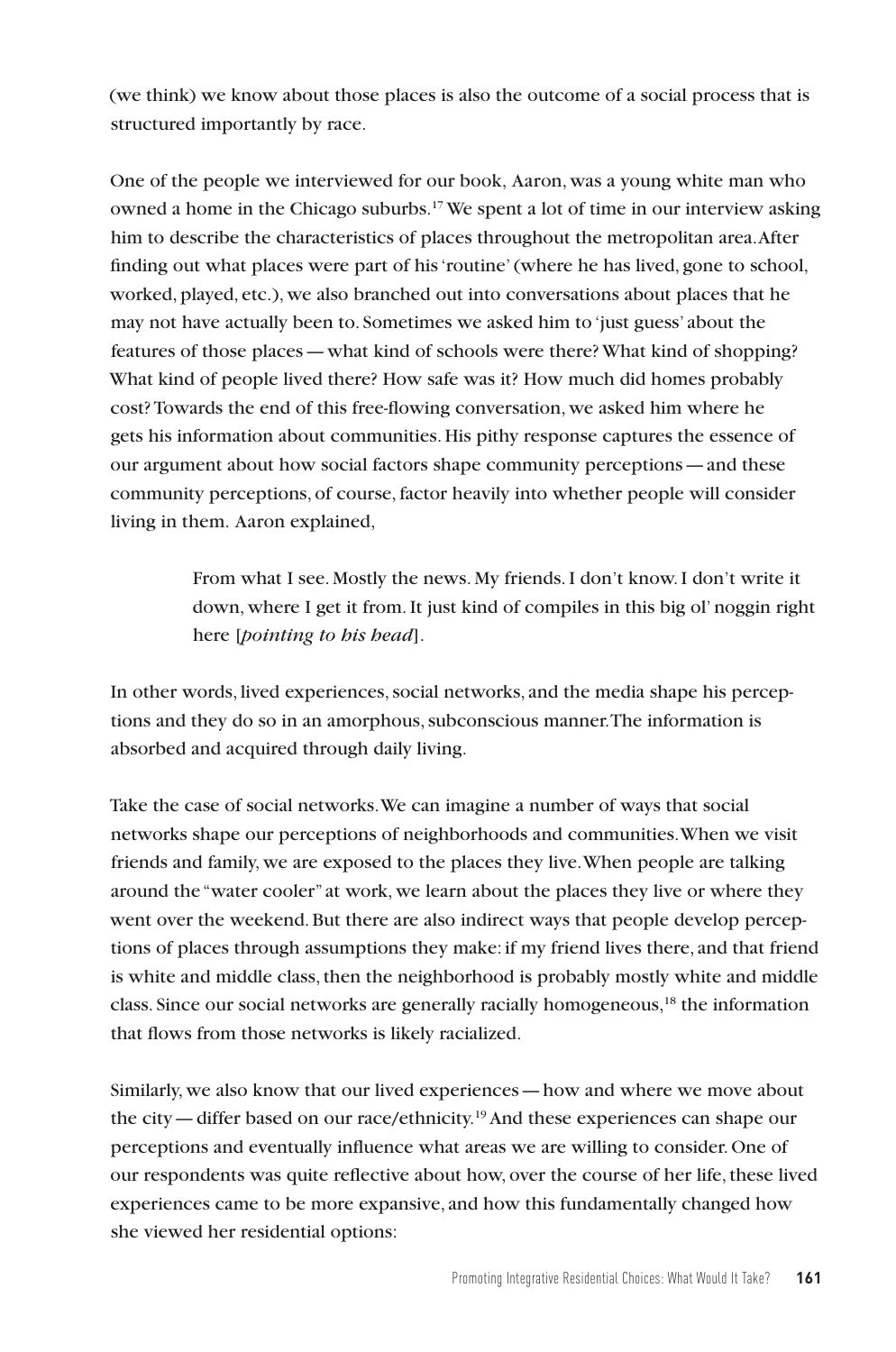I'm a Northsider. I was born and raised on the North Side. Generally south of the 00 line wasn't really a consideration.<sup>20</sup> Not so much because I would absolutely not live there, just because that's what I was familiar with. Once I started working father south and started exploring more neighborhoods south, that's when I started opening up my search south.

If we reflect on how both social networks and lived experiences often feed us information about certain places—and fail to feed us information about certain other places—then we can think about ways to bolster, complement, or in some cases override that information.<sup>21</sup>This can be done through programs that expose people to places that are not on their radar screen, or are off their radar screen because of inaccurate assumptions. For example, in some racially integrated suburbs, organizations provide guided tours to people who otherwise would be either unfamiliar or misinformed about the features of their community. South Orange/Maplewood, New Jersey and Shaker Heights, Ohio both offer such tours to prospective homebuyers (in the former through the South Orange/Maplewood Community Coalition on Race, and in the latter through their village website).<sup>22</sup> The challenge for this sort of program is figuring out how to attract people who are not already aware of and interested enough in the community to sign up for a tour. It is people who are unfamiliar with communities or who have misperceptions that are most in need of these information interventions, yet they may be least likely to stumble across such tours. Active outreach could overcome this problem.

General online housing/rental search engines could be used to reach prospective renters and buyers in a more proactive manner. In theory, these tools could be designed in a way that provides searchers with information about places that fit their search criteria, but might otherwise have been eliminated due to inaccurate or non-existent knowledge or perceptions. Mobility Programs, designed to assist Housing Choice Voucher (HCV) holders in making moves to opportunity areas, are one arena in which this style of intervention has been implemented.<sup>23</sup> The strategies used by these programs reflect an understanding that what is greatly needed is an expansion of information sources and content used by a searcher during a housing search. The purpose of the information is to influence which communities a person targets for further research. Mobility Programs do this by providing information about neighborhoods or communities with high opportunity through online search tools (Inclusive Communities Project) or brochures and colorful maps (Housing Choice Partners). This information is disseminated online, in group presentations (some of which are required of new voucher recipients), or in one-on-one counseling. The program organizers clearly recognize the importance of supplementing existing and traditional influences (e.g., social networks and personal experiences) to ensure that the communities and neighborhoods in which people are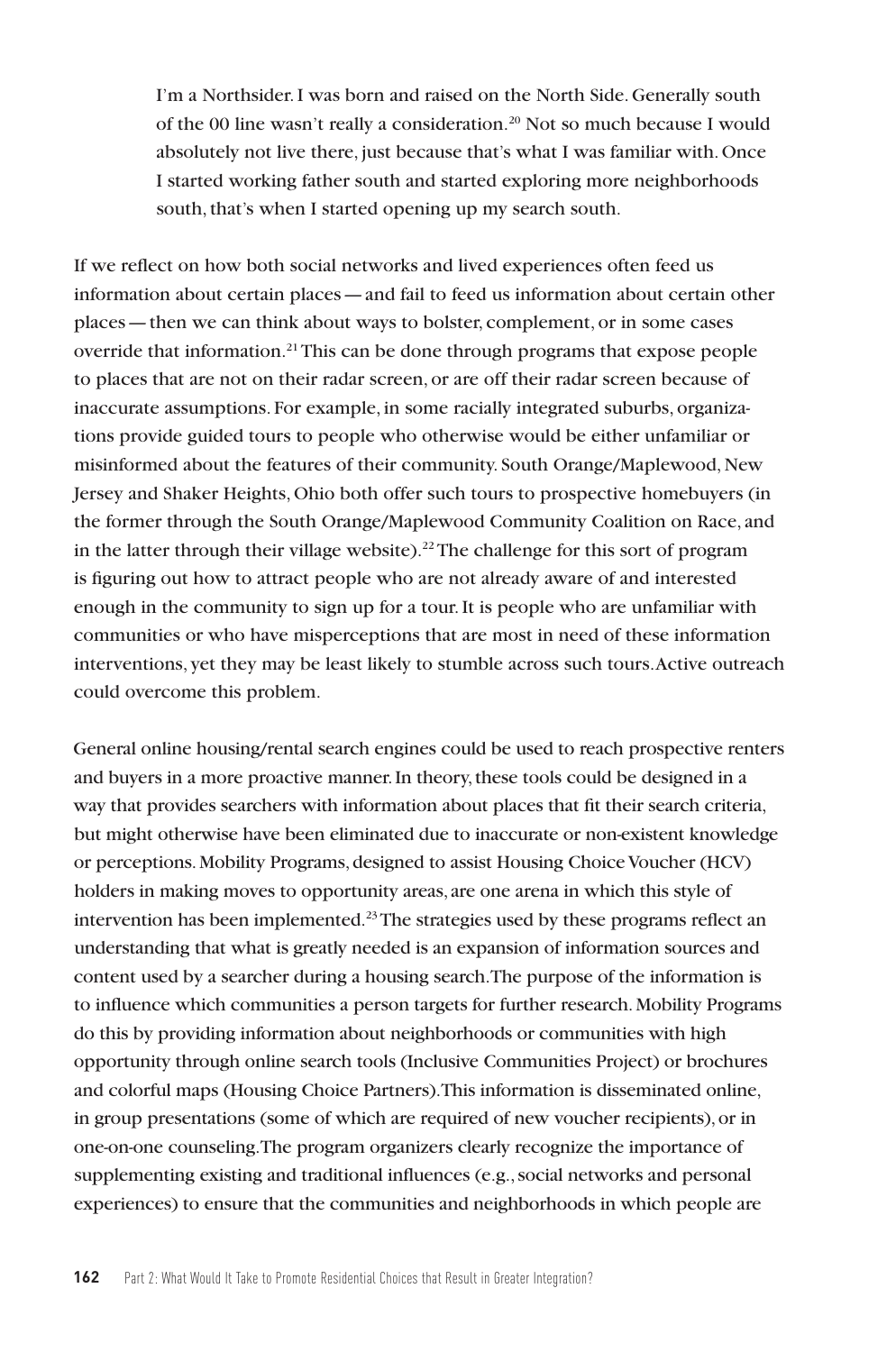searching are not racially circumscribed and will not therefore result in a segregative move. As the Baltimore Mobility program explains:

> For many inner city families, the suburban counties and towns exist beyond the realm of consciousness. There is a good chance they've never visited suburban neighborhoods and don't know firsthand that these areas have plenty of shops and other amenities. When applicants entering the program come to MBQ's office in downtown Baltimore for their orientation, one of the first things they do is board a charter bus for a tour of some of these communities. On these tours, MBQ housing counselors ask riders to notice how the streets with closely packed homes and small yards and corner grocers and liquor stores give way to strip malls with an array of stores and townhouses with bigger yards and driveways not alleys. Guides also point out schools, doctor's offices, businesses, bus and metro stops, and other notable amenities.24

These programs work, therefore, to supplement the information provided by social networks and lived experiences in a way that encourages moves that are integrative rather than segregative. As research by Jennifer Darrah and Stefanie DeLuca has shown, these programs can have long-term impact on people's preferences.<sup>25</sup> Communities and municipalities would do well to learn from the lessons of these successful mobility programs and adapt and apply them to people outside of the HCV population. Such programs could identify creative ways to encourage people to consider places they would not otherwise learn about or consider if they relied on the traditional sources to inform their perceptions of places.

### **Interrupt the Assumption of Correlated Characteristics**

Part of the challenge of intervening in housing searches is that rather than conducting thorough research about each and every possible opportunity, people often rely on shortcuts—or heuristics—to guide the complex decision that is a housing search.<sup>26</sup> Because of a reliance on heuristics, (1) people perceive various features of neighborhoods as correlated; therefore, (2) they can use a single cue to 'stand in' for a range of other features; and, of particular relevance to our goals, (3) neighborhood racial composition is an important feature of the process.27 So, for example, people assume that if they know a neighborhood's racial composition, they also know things like how much its housing costs, its crime level, how welcoming it is to people of color, and so on. And too often, the application of these shortcuts, which vary to some extent based on a person's racial background, results in perceptions that lead whites away from black or integrated neighborhoods, and which also lead African American homeseekers away from predominantly white communities.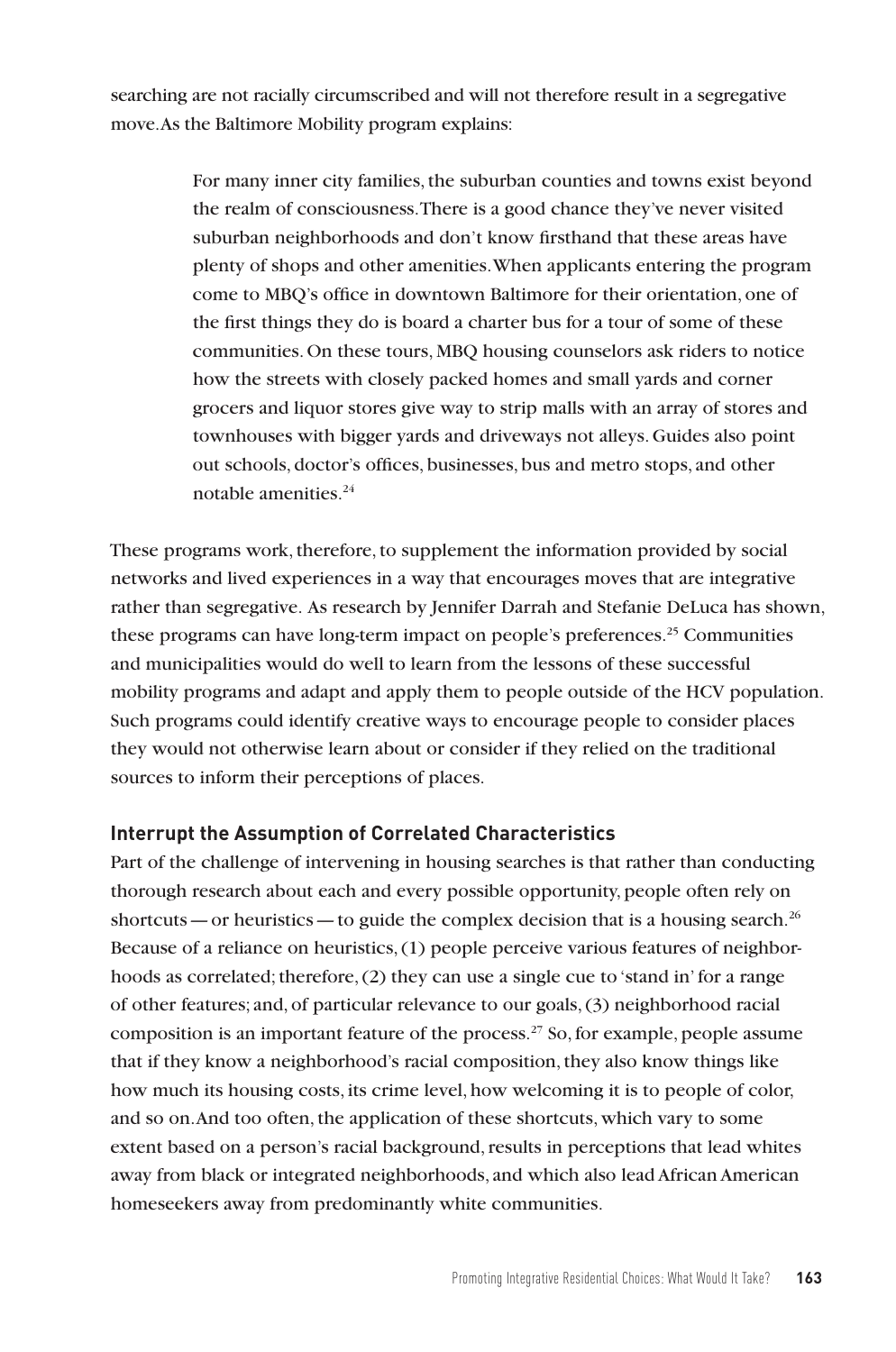For example, when we asked Russell, an African American man living in the city of Chicago, to talk to us about his perceptions of several predominantly white outlying suburbs, he said:

> I think that some of the areas like New Lenox, Mokena, Frankport—it seems like a community that was built for a specific type of family. A specific type of people. I don't foresee many African Americans living [there]. I don't—I think that it's going to cater towards wealthier white families in this area.

When we asked him why he thought these things, he gave the following reply:

Yeah, that's a good question. I never really thought about why I feel like that. I just got the impression like, "Ugh, that's not a neighborhood that would welcome me," kind of thing. Not saying that they would do anything to dissuade me or redline me or anything, but I don't see that being—it's nowhere I ever considered living.

From talking to residents in the Chicago area, it became clear that African Americans and Latinos had impressions and stories to tell about family or friends who experienced discrimination, or about specific communities that had histories of racial animus towards people of color.28 But what is striking in Russell's example is that these are relatively new communities, and he has no particular knowledge of them as being welcoming or unwelcoming. He nevertheless perceives them as places not "built for" him. For this reason, he rules them out as options.

JoAnn, a middle-aged white woman living on the North Side of Chicago, demonstrates the power of correlated characteristics—in her case, it is the exception that proves the rule. She describes something surprising she realized about a neighborhood on the South Side of Chicago:

> I know about Beverly because I know there's a Montessori School down there. I was surprised to find out that it's a pretty wealthy white community, 'cause it's on the South Side of Chicago and when you don't grow up here and you don't know these things, you just make assumptions about neighborhoods, 'cause it's just easier to make decisions that way.

JoAnn exemplifies the power of correlated characteristics: she reveals that she had always assumed that a place on the South Side of Chicago could not be middle class, and that it would not have white people. And she was surprised to discover a place that was all three of these things. Moreover, we also see from her discussion the reason why these correlated characteristics can figure importantly in a housing search: "it's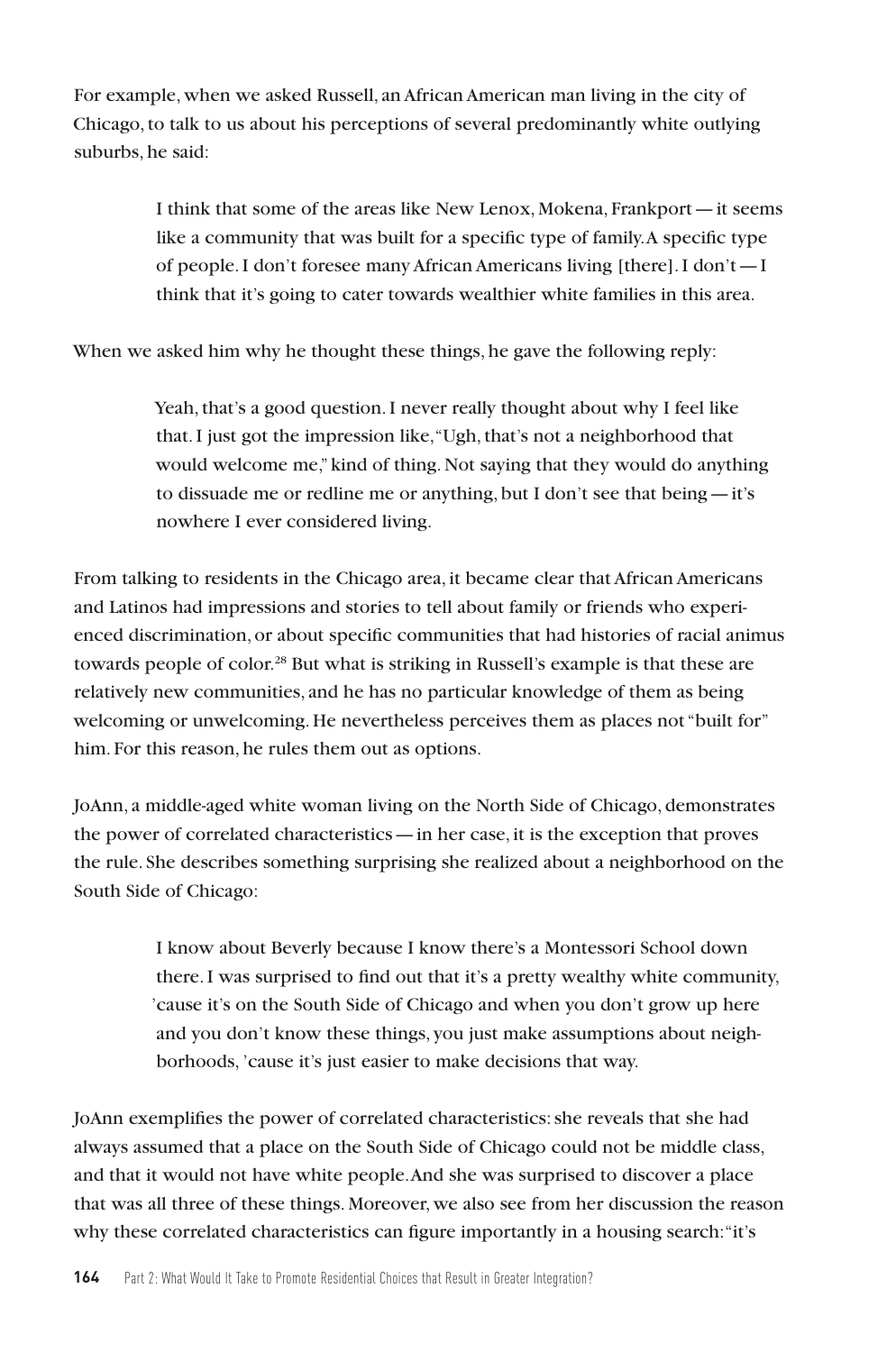just easier to make decisions that way." That is, it's easier to make assumptions and not bother to do research into specific communities.

The point is that people rely on shortcuts to quickly narrow their search down to a handful of communities or neighborhoods.<sup>29</sup> And to the extent that the one good reason people use to eliminate a place from consideration is its racial composition, the implications for segregation are clear. For whites, the negative qualities (e.g., crime, school quality, property values) they perceive as correlated with the percentage of African Americans in a community's population means that they may eliminate diverse or predominantly black communities from the very start. They never do the further research that would be required to find the instances where this correlation does not hold. Similarly, African Americans may presume that a predominantly white community will be hostile to African Americans, and for this reason they eliminated it from consideration.

The challenge we face if we are interested in encouraging integrative moves by people of all races is to disrupt these bundled perceptions. The bus tours for prospective buyers in South Orange/Maplewood and Shaker Heights described above are one example; the Oak Park Regional Housing Center (OPRHC) is another, though its focus is the rental market. The OPRHC offers a free apartment referral service, providing listings of available units to potential renters. The staff finds that clients routinely arrive in OPRHC's offices with preconceptions about where *within* Oak Park they want to move: white apartment-seekers have been advised by friends, family, and sometimes personal observation that they should avoid the east side of Oak Park (where a higher percentage of African Americans live). Black apartment seekers have been told they should avoid the west and north sides of Oak Park (where a higher percentage of white residents live). These clients are using "correlated characteristics" and making assumptions about other features of the area based on its racial composition. Areas with a larger African American population are ruled out by whites because they perceive them as having bad schools and high crime rates; the whiter parts of Oak Park are eliminated by African Americans because they are perceived as not welcoming to African Americans. Through the use of one-on-one counseling, the staff works to disrupt the operation of this heuristic—a heuristic that would otherwise funnel clients into making segregative moves. This intensive counseling effort is quite successful: analysis of these data from recent years show that of the OPRHC's approximately 3,500 clients each year, about 1,000 end up moving to Oak Park. Of those, about 70 percent move into an area or apartment building where their own racial group does not predominate.<sup>30</sup>

We have focused here on what diverse communities can and have done, but it is important to also note that predominantly white communities need to consider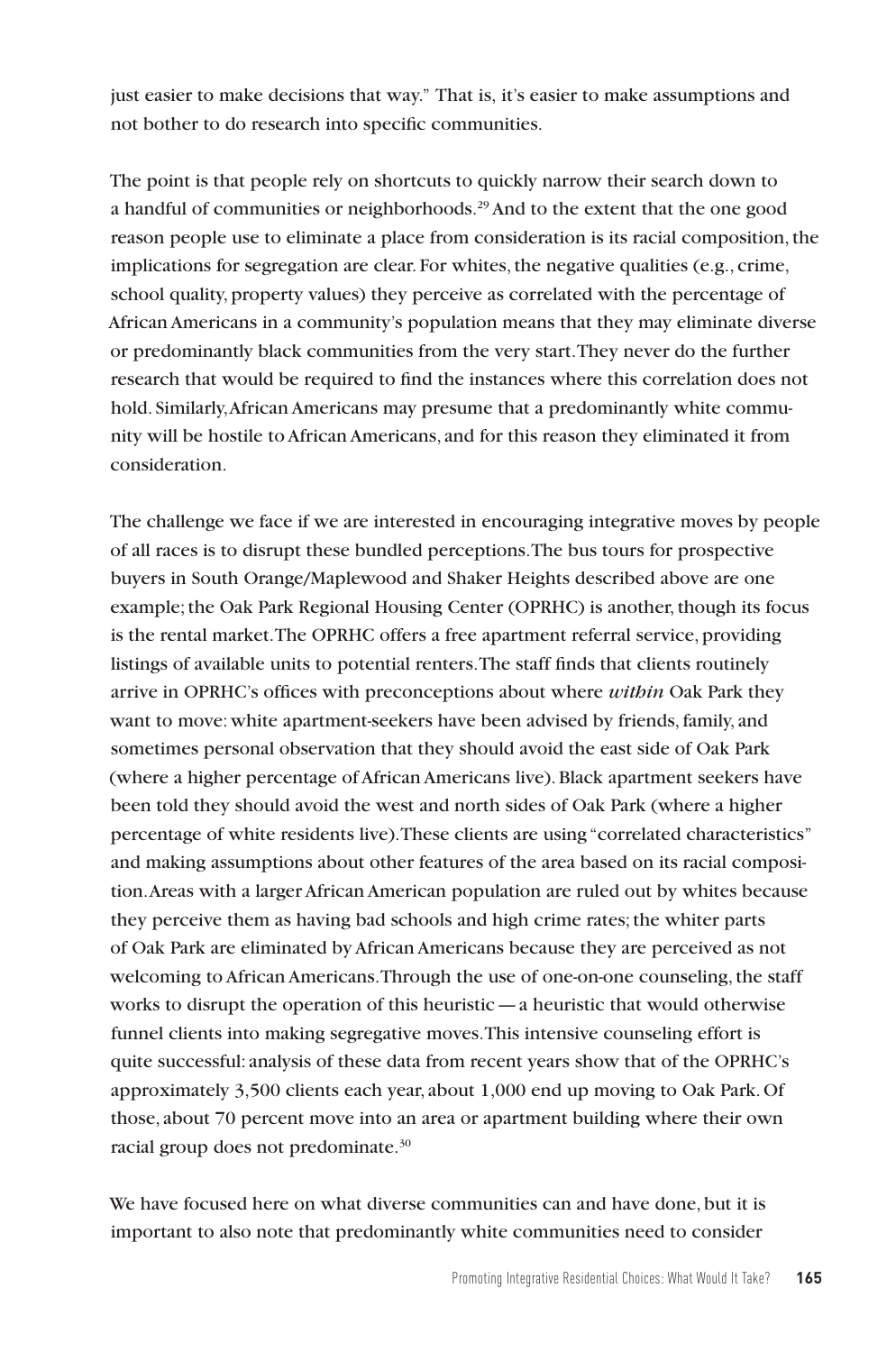proactive efforts to dispel the impression that they are unwelcoming to people of color. In addition to the obvious need to ensure the enforcement of fair housing, publicizing a commitment and openness to people of all races and ethnicities could be done through public statements, public relations campaigns, and/or visual images conveying a diverse community. In addition, mobility counseling and other efforts to disrupt the use of racial composition as the 'best cue' of whether a place is welcoming to people of color need to pay explicit attention to this issue.

### **Interrupt the Reality of Correlated Characteristics**

Thus far we have focused our discussion of possible interventions on what might be understood as marketing: counselors and communities attempt to impact the kind of information circulating about their community, and communities attempt to overcome the assumption of "correlated characteristics" that people rely upon in their heuristic-driven housing search process. But all of the marketing in the world cannot be effective if the underlying premise is false: if a community is said to be welcoming to people of all races when it is not; if a neighborhood is said to be safe when it is not; if property values are said to be rising when they are not. $31$ 

The challenge we face is that in all of these assumptions, there is a kernel of truth: there *are* profound inequalities across neighborhoods based on their racial composition. Some neighborhoods *are* unwelcoming to people of color. Past and persistent institutional racism have created the conditions that regularly breathe life into these correlations. Despite evidence to the contrary that any particular community can provide, so long as our nation is dominated by deeply divided neighborhoods, there will continue to be fuel for these heuristics.

To be sure, upending the severe racial inequalities across space is a daunting task and requires substantial resources and commitment at all levels. But as this discussion focusing on the specific role of preferences and perceptions has highlighted, there are also efforts that can be undertaken at the local level. Oak Park is again instructive. When housing counselors drive their white clients to apartments in neighborhoods with a higher percentage of African Americans, the units are as nice—if not nicer—than those on the "whiter" side of town. When clients ask about school quality, the counselors can show data that all of the elementary schools in Oak Park are both diverse and high-performing. And they can show crime statistics to assure potential residents that they are as safe on one side of town as another. It took intentional efforts by the community that were both symbolic and concrete to ensure that in Oak Park, race and class characteristics did not become correlated. To take a few examples, Oak Park passed a local fair housing ordinance before the national one; school zoning boundaries are drawn to maintain racial balance across all of the elementary schools; ordinances were passed to stave off blockblusting.<sup>32</sup> One concrete program that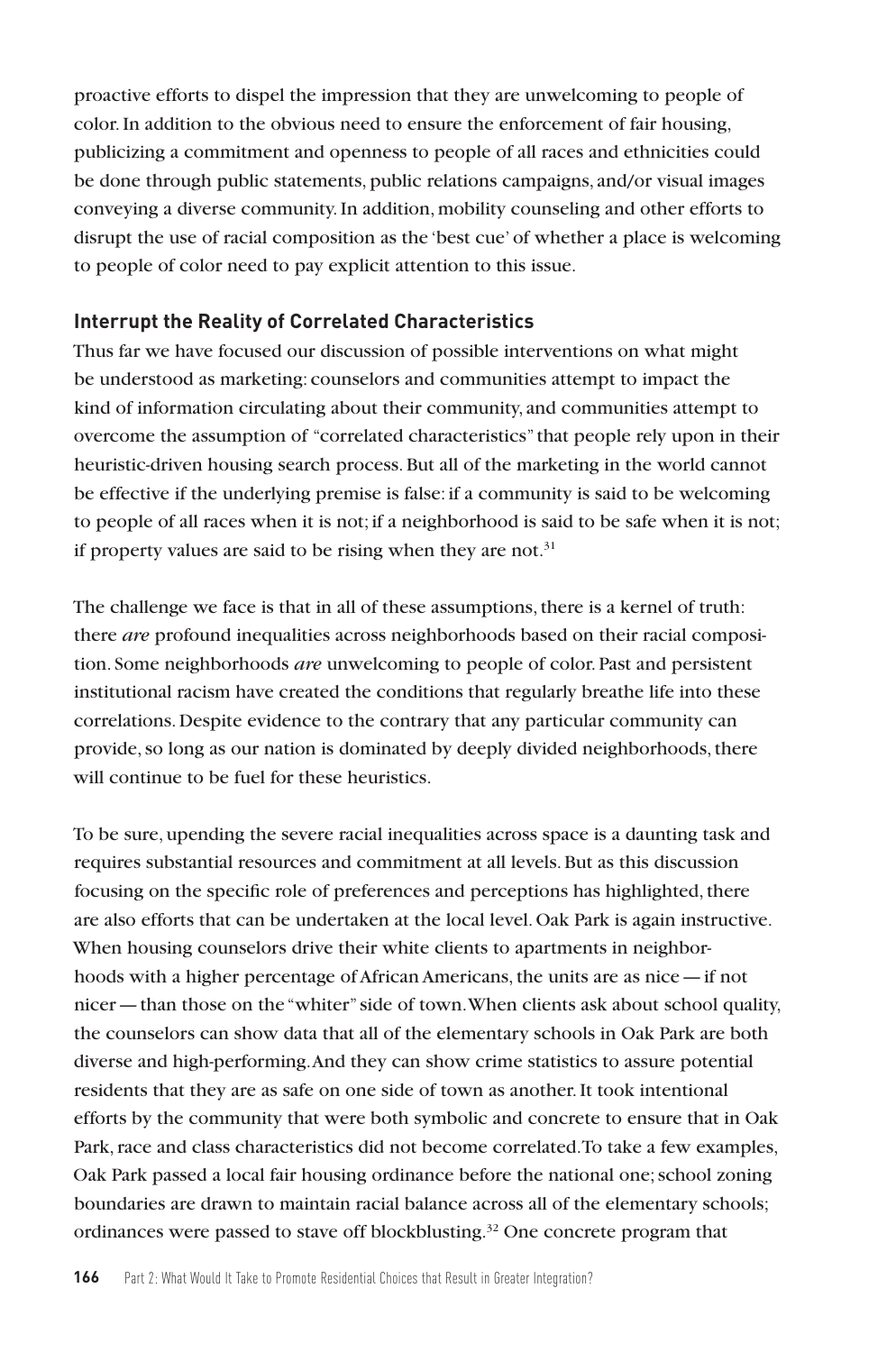works synergistically with their housing counseling program is a "Multifamily Housing Incentive Grant," which provides grants of up to \$10,000 to apartment building owners to improve their building's marketability.<sup>33</sup> In exchange, the grantee must affirmatively market their units through the OPRHC. The South Orange/Maplewood Community Coalition on Race has also worked to ensure that characteristics are not correlated. Homeowner loans are available to improve the external attractiveness of homes so as to ensure that no single section of their community looks better maintained than another  $34$ 

Through these efforts and others, communities invest in programs that attempt to shape the behaviors of individual potential residents, but also consciously distribute resources throughout a community or neighborhood in a manner that provides new information, defies the stereotypes, and decouples the characteristics that outsiders or potential new residents might assume to be correlated. The socially structured processes through which people search for housing, left unattended to, will perpetuate segregation. However, if these processes are supplemented, supplanted, and interrupted, it will become possible to encourage integrative moves.

#### **Bibliography**

- Bruch, Elizabeth, and Fred Feinberg. 2017. "Decision Making Processes in Social Contexts." *Annual Review of Sociology* 43: 207–27.
- Bruch, Elizabeth, and Joffre Swait. 2014. "All Things Considered? Cognitively Plausible Models of Neighborhood Choice." Paper presented to the annual meetings of the Population Association of America, Boston, May 1–3.
- Darrah, Jennifer, and Stefanie DeLuca. 2014. "'Living Here Has Changed My Whole Perspective': How Escaping Inner-City Poverty Shapes Neighborhood and Housing Choice." *Journal of Policy Analysis and Managemen*t 33, no. 2: 350–84.
- Engdahl, Lora. 2009. "New Homes, New Neighborhoods, New Schools: A Progress Report on the Baltimore Housing Mobility Program." Washington, D.C.: Poverty & Race Research Action Council; Baltimore: Baltimore Regional Housing Campaign. Available at http://www.prrac.org/pdf/BaltimoreMobilityReport.pdf.

Farley, Reynolds. 2011. "The Waning of American Apartheid?" *Contexts* 10, no. 3: 36–43. Farley, Reynolds, Howard Schuman, Suzanne Bianchi, Diane Colasanto, and Shirley

Hatchett. 1978. "Chocolate City, Vanilla Suburbs: Will the Trend toward Racially Separate Communities Continue?" *Social Science Research* 7, no. 4: 319–44.

Farley, Reynolds, Charlotte Steeh, Maria Krysan, Tara Jackson, and Keith Reeves. 1994. "Stereotypes and Segregation: Neighborhoods in the Detroit Area." *American Journal of Sociology* 100, no. 3: 750–80.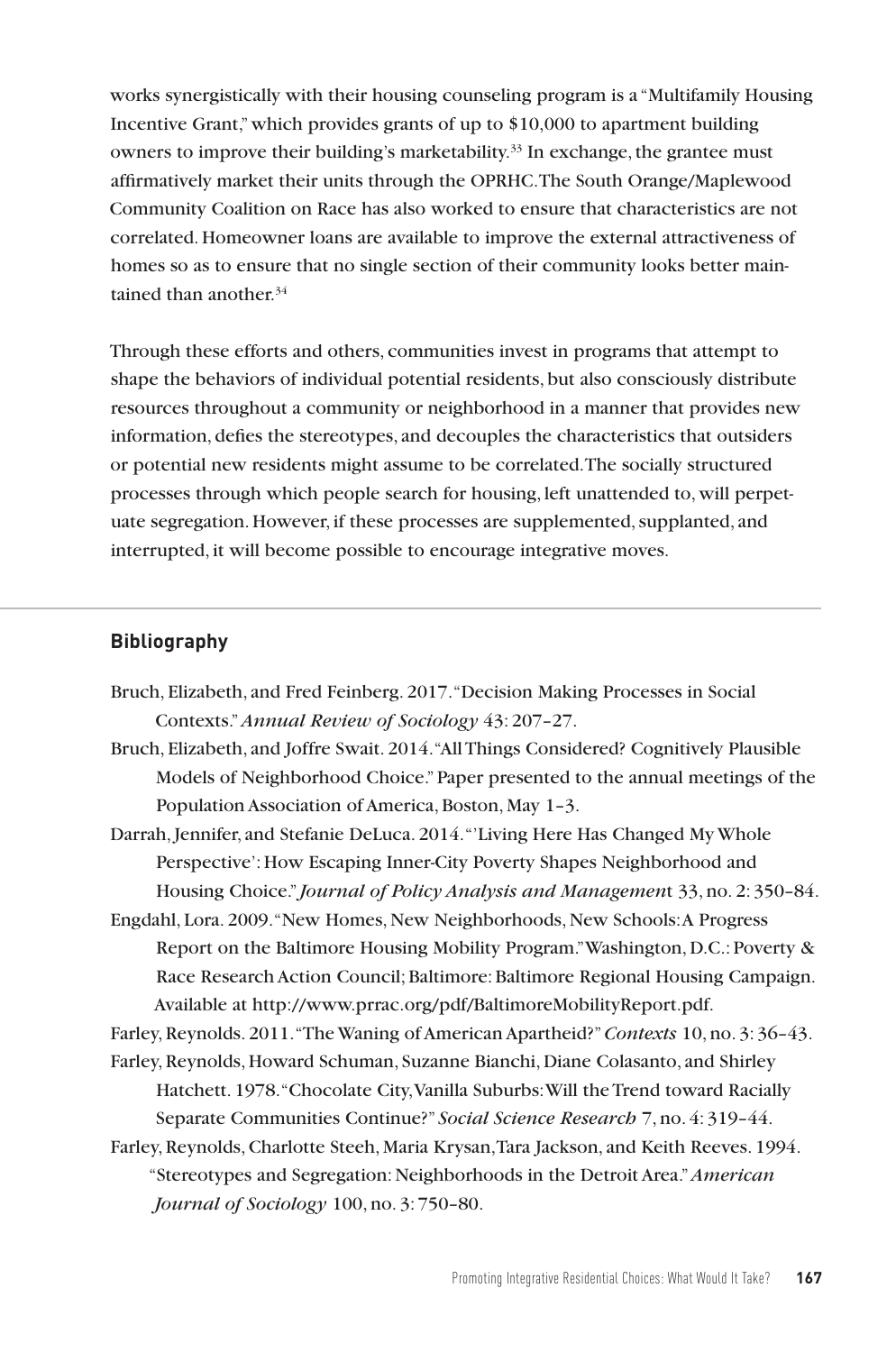- Goodwin, Carole. 1979. The Oak Park Strategy: Community Control of Racial Change. Chicago: University of Chicago Press.
- Havekes, Esther, Michael Bader, and Maria Krysan. 2016. "Realizing Racial and Ethnic Neighborhood Preferences? Exploring the Mismatches Between What People Want, Where They Search, and Where They Live." *Population Research and Policy Review* 35, no. 1: 101–26.
- Jones, Malia, and Anne R. Pebley. 2014. "Redefining Neighborhoods Using Common Destinations: Social Characteristics of Activity Spaces and Home Census Tracts Compared." *Demography* 51, no. 3: 727–52.
- Krysan, Maria, and Michael Bader. 2007. "Perceiving the Metropolis: Seeing the City through a Prism of Race." *Social Forces* 86, no. 2: 699–73.
- — —. 2009. "Racial Blind Spots: Black-White-Latino Differences in Community Knowledge." *Social Problems* 56, no. 4: 677–70.
- Krysan, Maria, and Kyle Crowder. 2017. *Cycle of Segregation: Social Processes and Residential Stratification.* New York: Russell Sage Foundation.
- Maly, Michael. 2008. *Beyond Segregation: Multiracial and Multiethnic Neighborhoods. Philadelphia*: Temple University Press.
- McPherson, Miller, Lynn Smith-Lovin, and James M. Cook. 2001. "Birds of a Feather: Homophily in Social Networks." *Annual Review of Sociology* 27: 415–44.
- Palmer, John R.B. 2013. "Activity-Space Segregation: Understanding Social Divisions in Space and Time." PhD diss., Princeton University.
- Silm, Siiri, and Rein Ahas. 2014. "Ethnic Differences in Activity Spaces: A Study of Out-of-Home Nonemployment Activities with Mobile Phone Data." *Annals of the Association of American Geographers* 104, no. 3: 542–59.
- Wong, David W.S., and Shih-Lung Shaw. 2011. "Measuring Segregation: An Activity Space Approach." *Journal of Geographical Systems* 13, no. 2: 127–45.

#### **Endnotes**

- 1 Silm and Ahas (2014); Palmer (2013); McPherson, Smith-Lovin, and Cook (2001).
- 2 This chapter draws heavily on Krysan and Crowder (2017).
- 3 Farley (2011).
- 4 Farley et al. (1978).
- 5 Farley et al. (1978); Farley et al. (1994); Farley (2011).
- 6 Krysan and Bader (2007); Farley et al. (1994).
- 7 Havekes, Bader, and Krysan (2016).
- 8 Ibid.
- 9 Krysan and Crowder (2017).
- 10 As noted above, we are focusing on racial residential preferences in this chapter. An equally robust discussion is possible—with attendant policy implications—if we focus on discrimination, economics, and each of the social